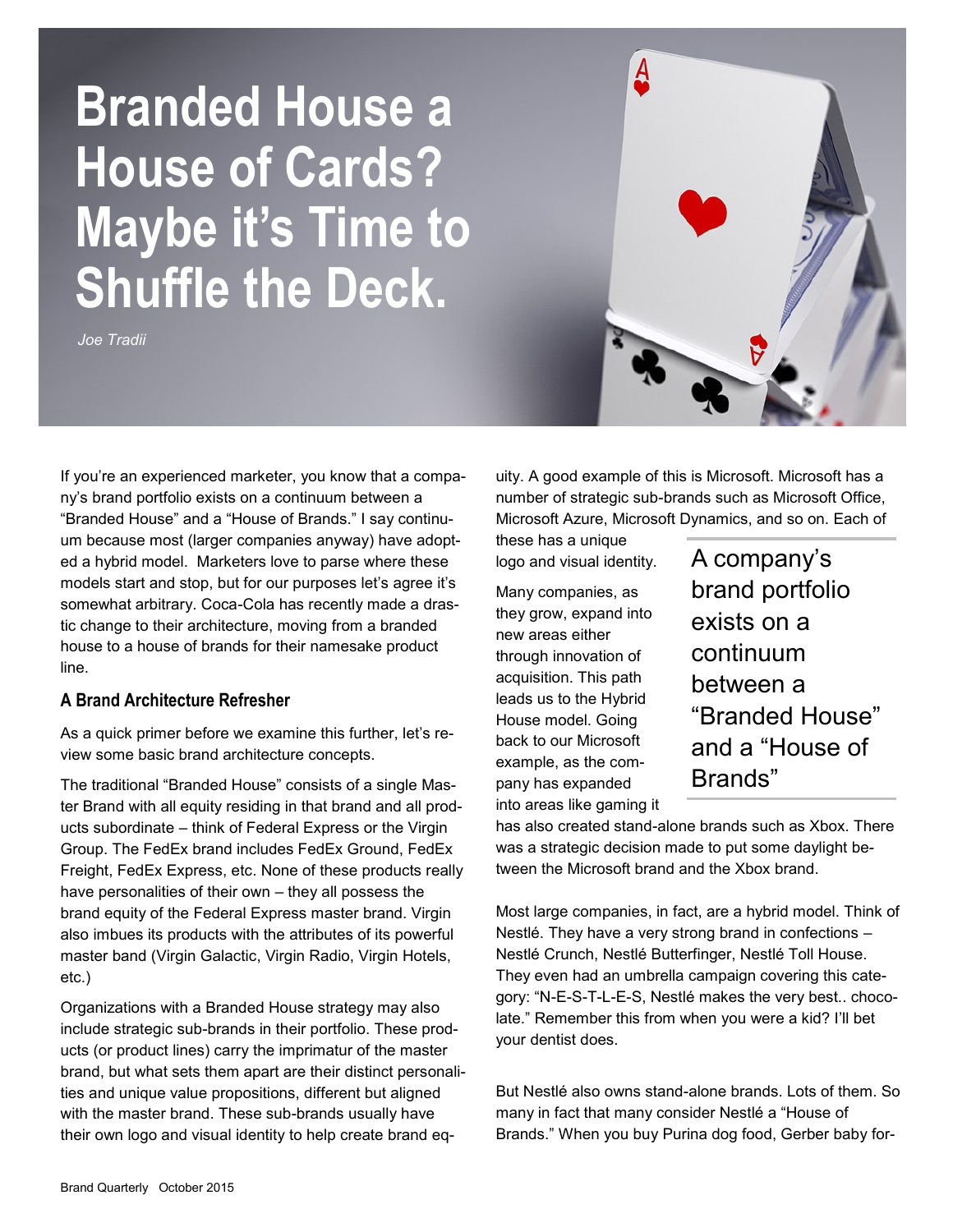mula, Stouffer's frozen dinners, or Garnier shampoo, you're buying a brand owned by Nestlé. Why Nestlé chose to keep these product lines separate from the master brand makes good marketing sense. The market, distribution channels, suppliers, and value propositions are all very different. There is no leverage or efficiency to be gained, and stretching the master brand to include such disparate products would put too much overhead on the Nestlé brand. It's not that elastic. The result is a company with a hybrid mix of sub-brands and individual brands.

On the other end of the brand architecture spectrum is the "House of Brands." In this model there's no real equity in the company brand for consumers. For example, Unilever is the world's third-largest consumer goods company measured by 2012 revenue, after Procter & Gamble and Nestlé. However, they prefer the Unilever name to stay in the background when going to market. Instead they have a portfolio of more than 400 distinct brands, from Axe men's care products to Zendium toothpaste.



*FedEx provides a classic example of a Branded House. All brand equity resides with the Master Brand.*

What type of brand architecture a company chooses is a strategic decision not to be approached lightly. Factors such as the relative strength of a parent brand versus a product brand, how a company is organized, the opportunity to leverage channel and technical expertise across similar products or market segments, and where the company wants brand equity to reside are all factors informing brand architecture choices.

#### **Coca-Cola Changes their Architecture**

These above factors are driving major changes in some well-known brands. Coca-Cola this year launched a new strategy for its Coke products. Gone are multiple soft drink brands with a tenuous association with Coca-Cola. Replacing these is the "one brand" approach. For those of you who haven't taken notice, Coca-Cola has unified its Coke product portfolio. No longer will Coca-Cola, Diet Coke, Coca-Cola Zero, and Coca-Cola Life be treated as sub-brands. Instead, the emphasis will be on "choice" within a single brand.

Why did the company choose to do this? Because Coca-Cola's stated goal is for 50% of Coca-Cola sales to come from zero and low-calorie versions by the year 2020. Here's the snag. According to research, only 5% of respondents in know that Coke Zero has no calories. Further, the vast majority of consumers were at a loss to understand the differences between the four products. As one can easily deduce, it will be difficult for Coca-Cola to make the company's sales goal for low calorie products if no one understands the low calorie products. To paraphrase the eponymous character in Stanley Kubrick's Dr. Strangelove regarding his Doomsday Device, "It only works if you tell people about it!"

Granted, this confusion is at least partly selfinflicted by Coca -Cola. They've obviously made a hash out of properly position-



*There's no mistaking these are all one brand: Coca-Cola.* 

ing and differentiating each product through a unique value proposition. Now, according to a company spokesperson, "By extending the appeal of the original Coca-Cola product across our lower and no sugar variants we believe we can create sustainable growth for our business in Great Britain in the years ahead. We believe [these products] will benefit from this closer association with Coca-Cola."

#### **Conclusion**

The implications are broader than you might at first think. This move away from a house of separate Coca-Cola brands and toward a branded house changes the company's structure, packaging, messaging, advertising execution, and more. At the same time, it creates brand-building opportunities by eliminating the rivalry between brands. Now all these products can benefit from a unified messaging platform about "choice." No more conflicting messages in the marketplace! Television advertising signs off with a visual depicting all four varieties. Packaging has changed to a consistent logo treatment with color being used to quickly differentiate versions. Further, at least on cans, calorie count and sugar content are prominent on the front of the package beneath the product name. Hopefully these changes will make consumer choices more clear.

Will other companies follow suit? Keep an eye on Pepsi, Hershey, and other businesses with strong master brands and weak or competing sub-brands.